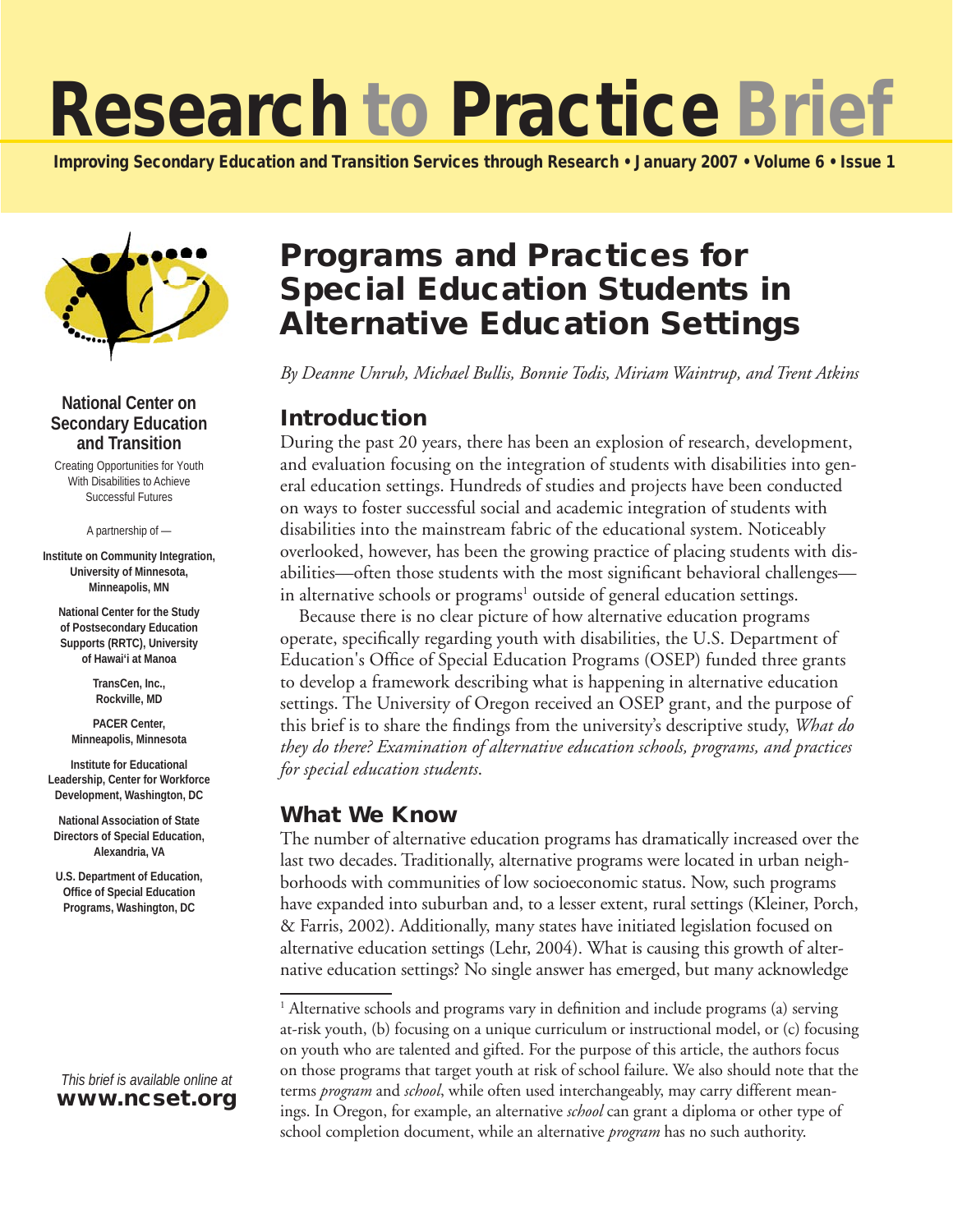that the traditional school setting might not meet the needs of all youth, and alternative education settings may provide a more appropriate environment for some students. Others suggest that alternative settings allow traditional schools to remove those youth with behavioral problems and/or poor academic achievement and keep those youth occupied.

Despite the growth in the number of alternative educational settings, there is little empirical evidence documenting outcomes for alternative education schools/programs and the students they serve. Recent reviews of the literature reveal a startling lack of inquiry and information on fundamental issues concerning alternative education settings. Recommendations have been made suggesting basic components of alternative schools and/or programs serving youth with disabilities, but little is known about whether these components are actually implemented within alternative education settings, and, if they are, whether youth with disabilities are consequently experiencing improved educational and career outcomes. The following paragraphs briefly list essential components of alternative schools/programs.

#### Curriculum and Instructional **Components**

- • *Clear focus on academic and functional learning* (Leone & Drakeford, 1999; Rutherford & Quinn, 1999; Tobin & Sprague, 2000);
- • *Effective, efficient, and highly structured classroom instruction* (Leone & Drakeford, 1999; Tobin & Sprague, 2000);
- • *Functional assessments of academic, social, and career skills* (Rutherford & Quinn, 1999; Tobin & Sprague, 2000);
- • *Positive behavior supports* (Leone & Drakeford, 1999; Tobin & Sprague, 2000); and
- • *Social skills instruction* (Tobin & Sprague, 2000).

#### Governance and School-Climate **Components**

- • *Appropriate staff, resources, training, and procedural protections* (Leone & Drakeford, 1999; Rutherford & Quinn, 1999; Tobin & Sprague, 2000);
- • *Transition program procedures designed to assist students to move back into the mainstream school setting or into postsecondary education or job placements in the community* (Rutherford & Quinn, 1999);
- • *Comprehensive systems to implement special education services* (Rutherford & Quinn, 1999);
- • *Strong level of autonomy and professional decisionmaking by local staff* (Leone & Drakeford, 1999);
- • *Low student-to-teacher ratio* (Tobin & Sprague, 2000); and
- • *Sense of community among students and staff* (Leone & Drakeford, 1999).

#### Support-Service Components

- *Adult mentors at school* (Tobin & Sprague, 2000);
- • *Parent involvement* (Tobin & Sprague, 2000); and
- • *Linkages to community agencies* (Kleiner, Porch, & Farris, 2002).

## Objectives of the Study

The University of Oregon's descriptive study, *What do they do there?*, sought to broadly understand the governance, academic and support-service structures, and student characteristics of alternative education settings in relation to services provided for youth with disabilities. The results established a descriptive profile of the number, characteristics, administrative procedures, and instructional practices of alternative schools/programs in the state of Oregon. Three primary research activities were conducted:

- 1. A statewide survey in which districts were queried regarding whether they had alternative schools/programs, if they used private alternative schools/programs, the number of students served in those schools/programs, and the number of special education students served in those schools/programs;
- 2. A second survey to all alternative schools/programs focusing on administration, curriculum, services, and student characteristics; and
- 3.In-depth case studies of a sample of alternative education schools/programs to examine their procedures, processes, and structures in the context of other district schools/programs.

This brief describes key results from each research endeavor.

## Results of Statewide Survey of School Districts

In the fall of 2002, all school districts in the state were asked the following questions: Do they operate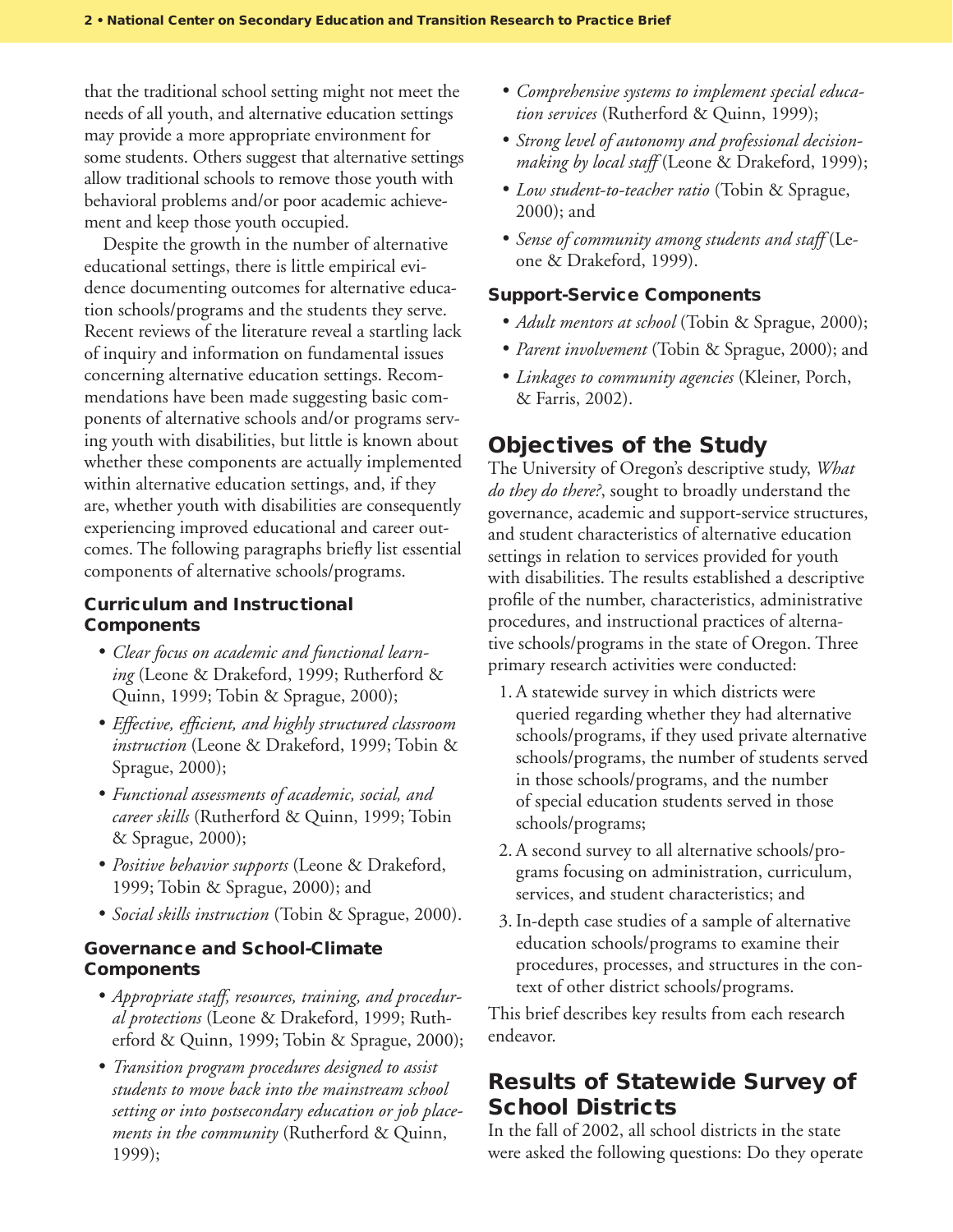public alternative schools/programs? Do they contract with private alternative schools/programs for instructional placements? How many students are placed in alternative schools/programs? How many students in alternative schools/programs have diagnosed disabilities? Key results include the following:

- 78% of districts (152 of 194) responded.
- 73.8% of districts had district-operated secondary alternative education schools/programs.
- 62.8% of districts used privately operated alternative education schools/programs.
- 4.8% of all secondary students were in alternative education schools/programs.
- 32% of alternative education students were identified with a disability.
- Alternative schools/programs were more likely to be present in large districts as opposed to small, often rural, districts.

## Results of the Statewide Survey of Alternative Education Schools/Programs

In the 2002-03 school year, all identified alternative education schools/programs in Oregon were surveyed. The survey queried alternative settings on the following topics: (a) program structure, (b) curriculum and instruction, (c) types of support services, and (d) student characteristics. Key findings of the survey are summarized below.

#### Program Structure

- 56% of alternative education settings are located in the community rather than on a high school campus. Of this number, 43% of district programs are located off-campus compared with 88% of privately operating alternative education settings.
- Average expenditure per student was \$6,277 per year.
- Average number of teachers in alternative educa-

tion programs/schools was 4.4 teachers with 3.5 "certified" teachers on average.

- 24% of district programs and 5% of privately operated schools/programs provided instruction to a class size of 16 or more students.
- 48% of privately operated schools/programs and 23% of district programs had a class size ranging from two to five students.
- 34% of district schools/programs and 20% of privately operated schools/programs provided one-to-one student-to-teacher instruction.

#### **Curriculum**

- Core academic coursework (e.g., math, science, language arts) was provided by almost all alternative schools/programs.
- 80% of schools/programs provided work experience as part of their curriculum.
- Approximately 35% provided foreign language instruction.
- Slightly more than half of schools/programs offered (a) General Education Development (GED) instruction, (b) teen parenting instruction, and/or (c) service-learning options.

#### Support Services

- Approximately 75% of alternative schools/programs offered social skills training and/or individual or group counseling.
- More than 67% of the responding schools/programs reported that they worked closely with their local juvenile probation/parole office.
- Approximately 67% of the programs/schools provided (a) alcohol and drug education, (b) transition services, and/or (c) mentoring/advocates.
- 59% of programs stated that they had a close working relationship with mental health services, and 51% reported a close working relationship with alcohol and drug treatment services.

<sup>&</sup>lt;sup>2</sup> Oregon maintains an 11% cap for special education students, so roughly 11% of the student population will be identified as having a special education disability. There is, then, a clear over-representation of special education students in alternative education in the state (about three times that found in the general student population).

<sup>&</sup>lt;sup>3</sup> Class size categories are organized around Oregon statutes for collecting average daily membership based on amount of time and instruction with the numbers of students per category. The categories include: (a) large group instruction as 16 or more students per class; (b) intermediate group instruction as 6 to 15 students per class; (c) small group instruction as 2 to 5 students per class; and (d) one-to-one instruction.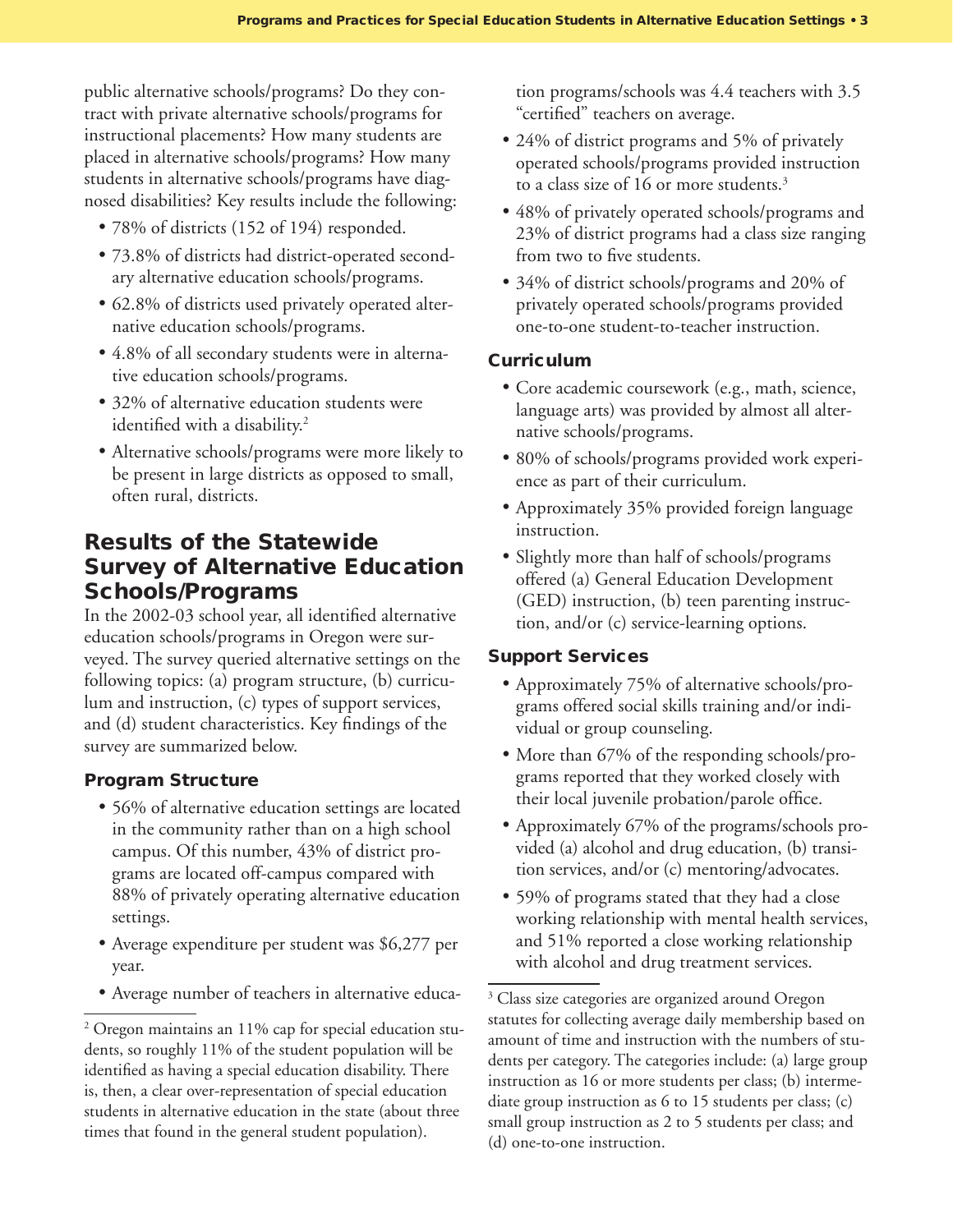• Employment-related services were accessed less frequently: 41% of schools/programs connected with Workforce Investment Act services, and 20% worked directly with vocational rehabilitation.

#### Students

- • Approximately 86% of schools/programs reported serving youth with disabilities.
- The average number of students enrolled in a school year was 120.
- The average enrollment at any point in time was 89 students.
- The average duration of enrollment for students was seven months.
- 30% of schools/programs reported special education students being placed in their programs because of an interim expulsion placement.
- • 80% of schools/programs served youth involved in the juvenile justice system.
- 70% of schools/programs served teen parents as part of their total population.
- 82% of schools/programs served students who were former dropouts and did not attend school immediately prior to enrollment in the setting.

## Case Studies of Selected Public and Private Alternative Schools/Programs

The first two surveys provided baseline information on general characteristics of alternative schools/programs used by districts and specific characteristics of individual schools/programs. The next step was to augment these results with detailed qualitative case studies of public and private alternative schools/programs throughout Oregon to gain an understanding of the ways in which these schools/programs operate and instruct students. Our sample was *not* representative and probably reflected schools/programs that are among the best in the state. However, studying these schools/programs provides a better understanding of how alternative schools/programs should be operated and allows us to make recommendations for practice based on these findings. To date, eight school districts have been studied, six with multiple schools/ programs, representing all geographic regions in Oregon. More than 300 interviews were conducted with district and alternative education administrators,

counselors, teachers, aides, support staff, staff from community agencies who work with the alternative schools/programs, family members, and students. At this point a preliminary analysis of these sites has been completed, and several broad themes have been identified (see Table 1, next page). Quotes are included to support each theme and to demonstrate its importance to the alternative education effort.

## Conclusions and Future **Directions**

Findings from this study are descriptive and focus solely on alternative education settings in one state, but they provide important information about the structure of settings and types of students served within alternative education. Many of the attributes of exemplary educational practices identified in the initial case-study analysis are aligned with the essential components of alternative education settings for youth with disabilities, including:

- Curriculum and instructional components;
- Governance and school-climate components; and
- Support-service components.

It still remains unclear to what extent these practices are uniformly employed and whether positive outcomes are achieved for youth with disabilities in alternative schools/programs.

Further exploration is needed to understand if the structure, instructional design, and climate of alternative education settings improve outcomes for youth with disabilities. Moreover, due to the breadth of instruction and services provided by alternative education settings, it is clear that multiple measures of student success are needed. Next steps include documenting outcomes for alternative education settings by identifying common programmatic goals critical for the population (e.g., improved attendance, social skills, employment readiness) and assessing whether or not addressing these program goals increases graduation rates and improves postschool outcomes (e.g., education, employment, and independent living) of students at risk of school failure.

*Deanne Unruh and Michael Bullis are with the University of Oregon, Bonnie Todis is with the Teaching Research Institute at Western Oregon University, Miriam Waintrup is with the University of Oregon, and Trent Atkins is with the University of Montana.*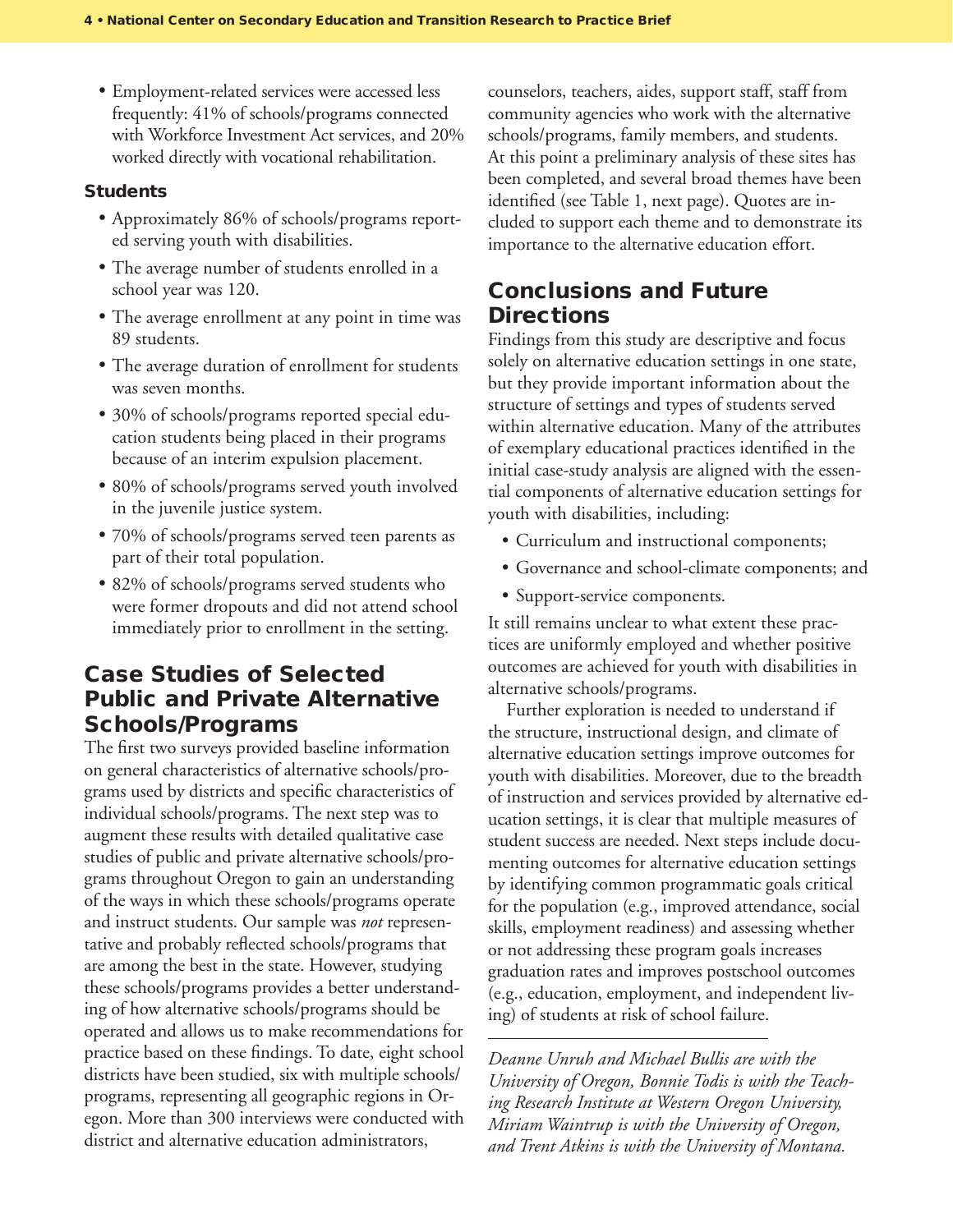### *Table 1.* Broad Themes of Characteristics of Alternative Education Settings

*THEME: Student-to-staff connections.* The small student-to-staff ratio allows for the development of student-to-staff mentoring relationships.

 **Alternative education teacher:** *I believe kids need to be connected. I believe someone needs to say hello to them every day, ask them how they're doing, and have that connection. That's what will keep them in school . . . that they feel like they're a part of something, and when they're struggling and having a bad day there's still an adult who clearly cares about even asking how they're doing*.

 **Alternative education student:** *Something about the atmosphere, it keeps you motivated, it really does. Every other school I've been to nobody really cares. But here, they talk to you every day saying, "You can do it," and "You've got to pull through," and "If you need help with you work, we'll help you." It seems like they just really care more than most other schools. It's really motivating when you're around stuff like that*.

*THEME: Flexible curriculum and instruction.* The academic setting is diverse and often accommodates the multiple levels of current student achievement. The instructional model is complementary to many Individualized Education Program (IEP) goals and objectives.

 **Alternative education teacher:** Traditional high school instructor to alternative education instructor: *How do you guys teach language arts over there?* Alternative education person's response: *We teach it the same ways you guys do. We start with the same benchmarks and curriculum goals defined by the high school. We teach Shakespeare just like you guys teach Shakespeare. What makes it alternative is how we deliver the curriculum and assess it.*

 **Special education teacher in an alternative education program:** *Simply by being here [in an alternative education program] and being in a smaller environment and with the six-week cycle and the way the curriculum is delivered meets—I would probably say—about 96% of the academic IEP goals. There hasn't been an IEP that I've come across since I've been here that I just look at and say academically this isn't going to work for this kid. It's usually, like, well . . . we are already doing this.* 

**Alternative education teacher:** *On a good day, 50% of what I teach is academics, the rest is all behavioral and life strategies—surviving and coping skills—because most of the kids coming in here have been damaged in some way, and they need to know that they can get beyond that*.

*THEME: Diverse goals of alternative education settings.* Alternative education settings identify that they have goals beyond just ensuring student academic progress (e.g., behavioral and social skills, life skills, successful adult skills).

**Alternative education teacher:** *What my question always is, "What are we preparing these kids for?" I hope when they leave me they feel somewhat more empowered in their lives . . . they have a sense of urgency and maybe a little bit of hope.*

 **Educational assistant in an alternative education program:** [*Alternative education settings] gives kids who would probably drop out a place to be that's healthy and a forward-thinking place for them that helps them develop their skills. It also gives them a program that I hope develops healthy skills that they can use at home or encourage their lifestyle. I mostly think it helps kids not drop out. It's a ticket to graduate.*

**Alternative education program administrator:** *. . . [T]his place also has an element that transcends data because there's no clear way to identify in a numerical sense some of the population that we serve . . . it's hard to follow the trail of a student who's been living on a street and returns to the system as opposed to one who has just dropped out of the system recently. Anytime you can take students who have been out of the system for a period of time and transition them back into a school system, there's value in that, both social value and economic value.* 

*THEME: Stigma of student population.* Attending alternative educational settings carries a stigma; many hold the view that only "bad" kids or potential dropouts attend. Special education students may face dual stigmatization for being both a youth with disability and for attending an alternative educational school/program, although within the alternative education setting, this stigma often is reversed.

**School district administrator:** *There's always biases that you have to overcome, and one is that if a student went to alternative ed that meant that they were bad and they couldn't come to anything on campus . . . . [Our alternative education administrator] can't really describe an average alternative ed kid because there are all kinds, all walks. I mean kids are here for a multitude of reasons.*

**Alternative education student:** *There are people outside of this school that like, "Oh you go to [name of alternative school]? Oh, man, you must be horrible. What did you do to go there?" And I go, "I didn't do anything." And everybody assumes that everybody here is bad. But they're not. It's just that everybody has little problems to work out.*